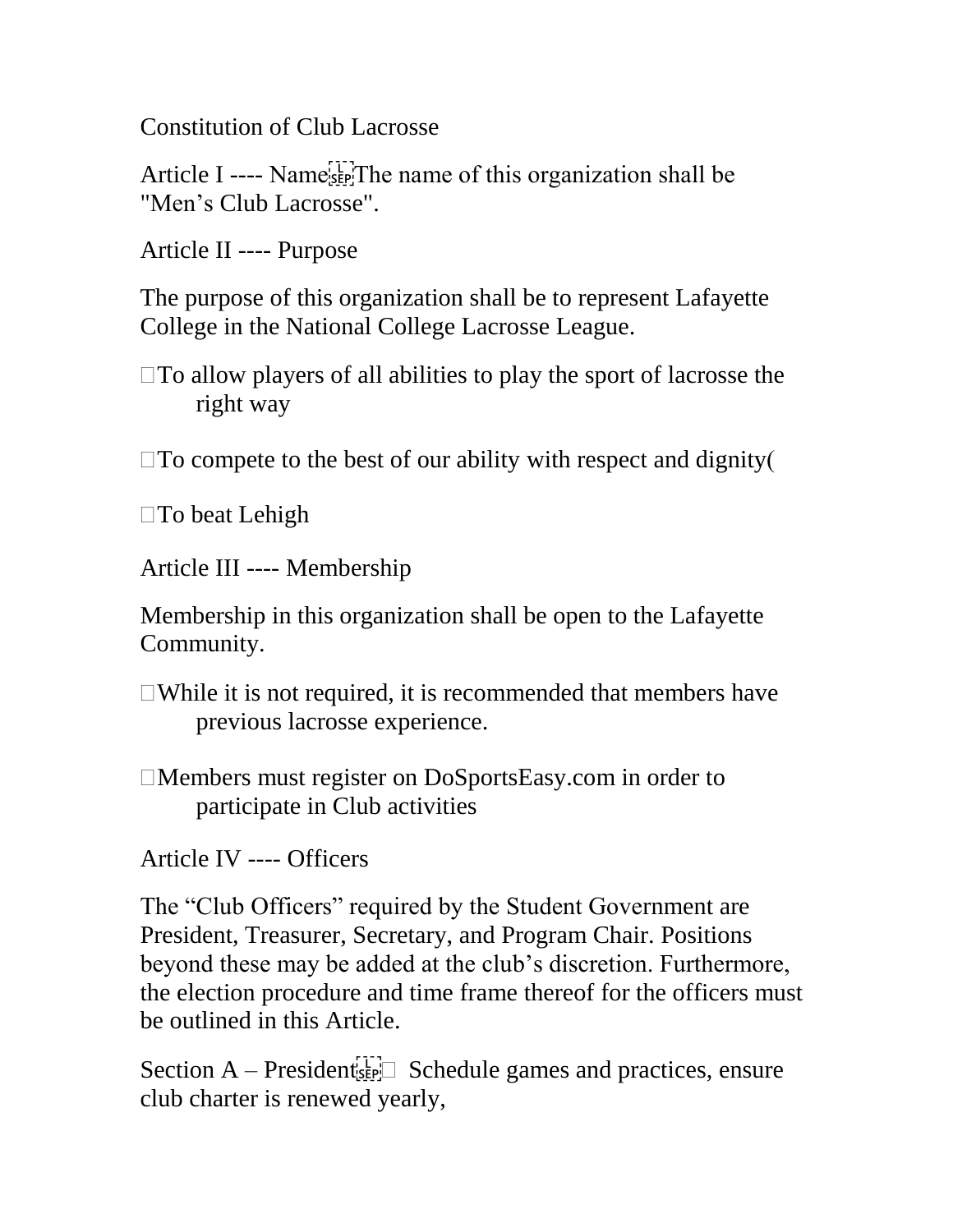Section  $B - T$  reasurer  $\mathbb{R}^T$  Allocate funds when needed, ensure budget is accurate and turned in on-time.

Section  $C$  – Secretary  $\mathbb{E}[\mathbb{F}]$  Take minutes at club officer meetings

Section D – Program Chair $\overline{s_{\text{EP}}}$  assist the President in scheduling and ensuring club standards are upheld

Section  $E - V$ ice-President  $\mathbb{E}$  Plan practices and run drills.

Elections shall occur at the end of the season. Candidates will be elected by popular vote. New officers will commence their term immediately upon the day of their election.

Impeachment may occur by two-thirds majority vote by the members of the club.

Article V ---- Meetings

This organization shall practice once a week in the fall and twice a week when in season. When in season one practice a week is mandatory, and if an individual misses two mandatory practices that individual will be assessed a one game penalty, and one more game for every subsequent miss until they attend practice.

Practices will be in the afternoons during the week, specific weekdays TBD

Games will be on weekends, typically early afternoon.

Article VI ---- Procedure

The meetings of this organization shall be conducted according to parliamentary Law, as defined in Roberts' Rules of Order.

 $\Box$  Copies of Robert's Rules of Order can be found in the Student Life Office in Farinon